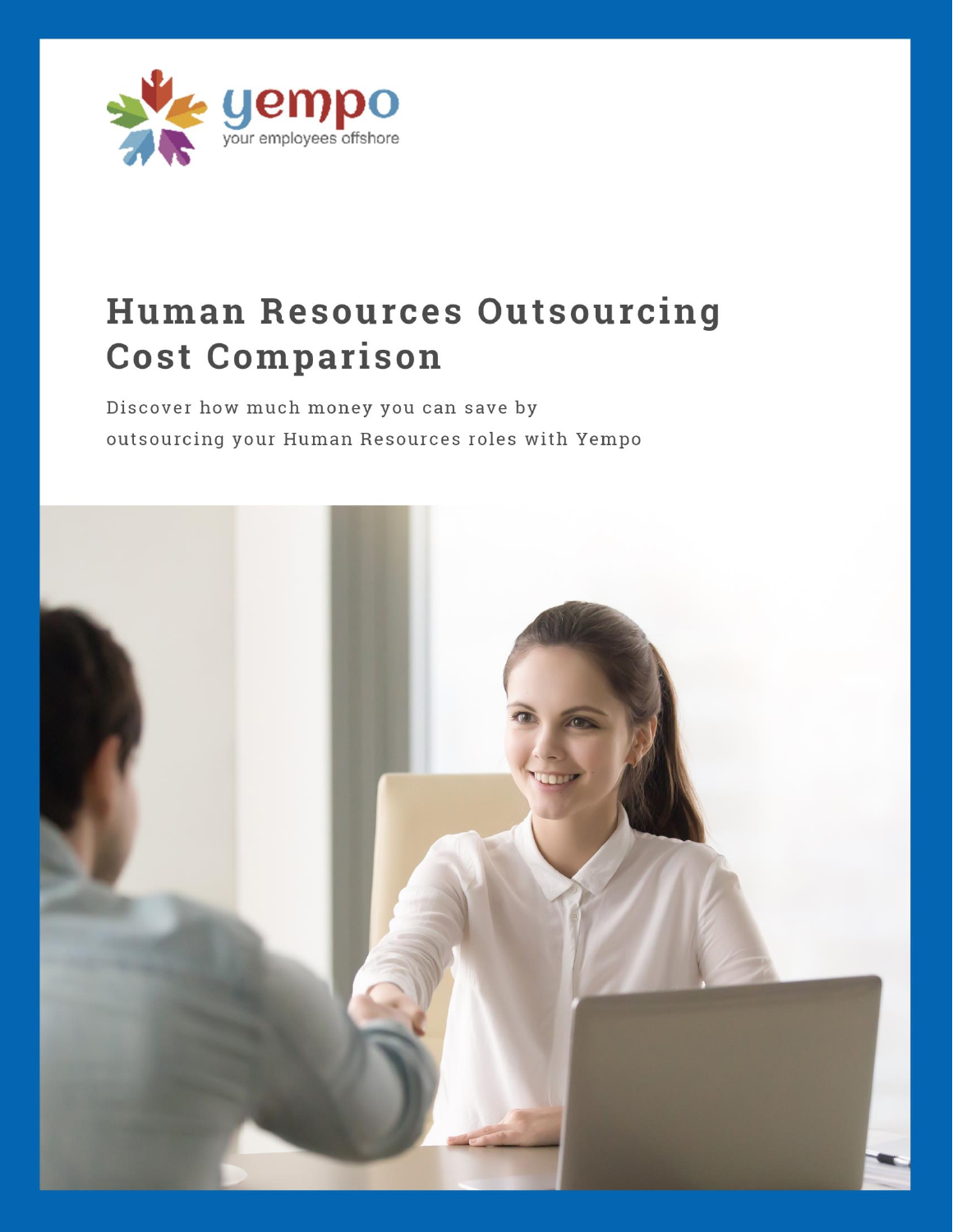

## **Cost Comparison: Outsourcing Can Bring You Considerable Savings**

Every organization looks for savings in their operations as a way to grow their business. One way to reduce operational costs and increase savings substantially is to outsource some aspects of your business.

## **Savings on Salaries**

Below, we have put together numbers that compare the salaries of human resources (HR) employees as outsourced and as your own hires, and the possible three-year savings your company could enjoy.

With these savings, you have the chance to reallocate finances, space and technology equipment in your current office for other functions.

The figures below are based on ballpark figures for specific HR roles in Australia, the USA, Canada, Singapore, and the United Kingdom, if you partner with us, Your Employees Offshore [\(Yempo\)](https://www.yempo-solutions.com/).

*Note: The comparison involves salaries alone. In addition to the salary, Yempo's charge includes office space, management oversight, IT, and essential office supplies.*

## **1. Australia (AUD)**

| Position                            | <b>Annual Salary</b> | Annual Yempo Cost   3-Year Savings |         |
|-------------------------------------|----------------------|------------------------------------|---------|
| HR Manager                          | 111,700              | 27,800                             | 251,700 |
| Employee Benefits Admin.            | 52,100               | 18,500                             | 100,800 |
| <b>Talent Acquisition/Recruiter</b> | 73,300               | 19,100                             | 162,600 |
| <b>Office Administration</b>        | 54,400               | 18,800                             | 106,800 |
| <b>Events Coordinator</b>           | 70,000               | 19,600                             | 151,200 |

## **2. USA (USD)**

| Position                            | <b>Annual Salary</b> | Annual Yempo Cost 3-Year Savings |         |
|-------------------------------------|----------------------|----------------------------------|---------|
| <b>HR Manager</b>                   | 76,800               | 19,500                           | 171,900 |
| Employee Benefits Admin.            | 56,900               | 12,900                           | 132,000 |
| <b>Talent Acquisition/Recruiter</b> | 50,400               | 13,300                           | 111,300 |
| Office Administration               | 34,700               | 13,100                           | 64,800  |
| <b>Events Coordinator</b>           | 40,600               | 13,700                           | 80,700  |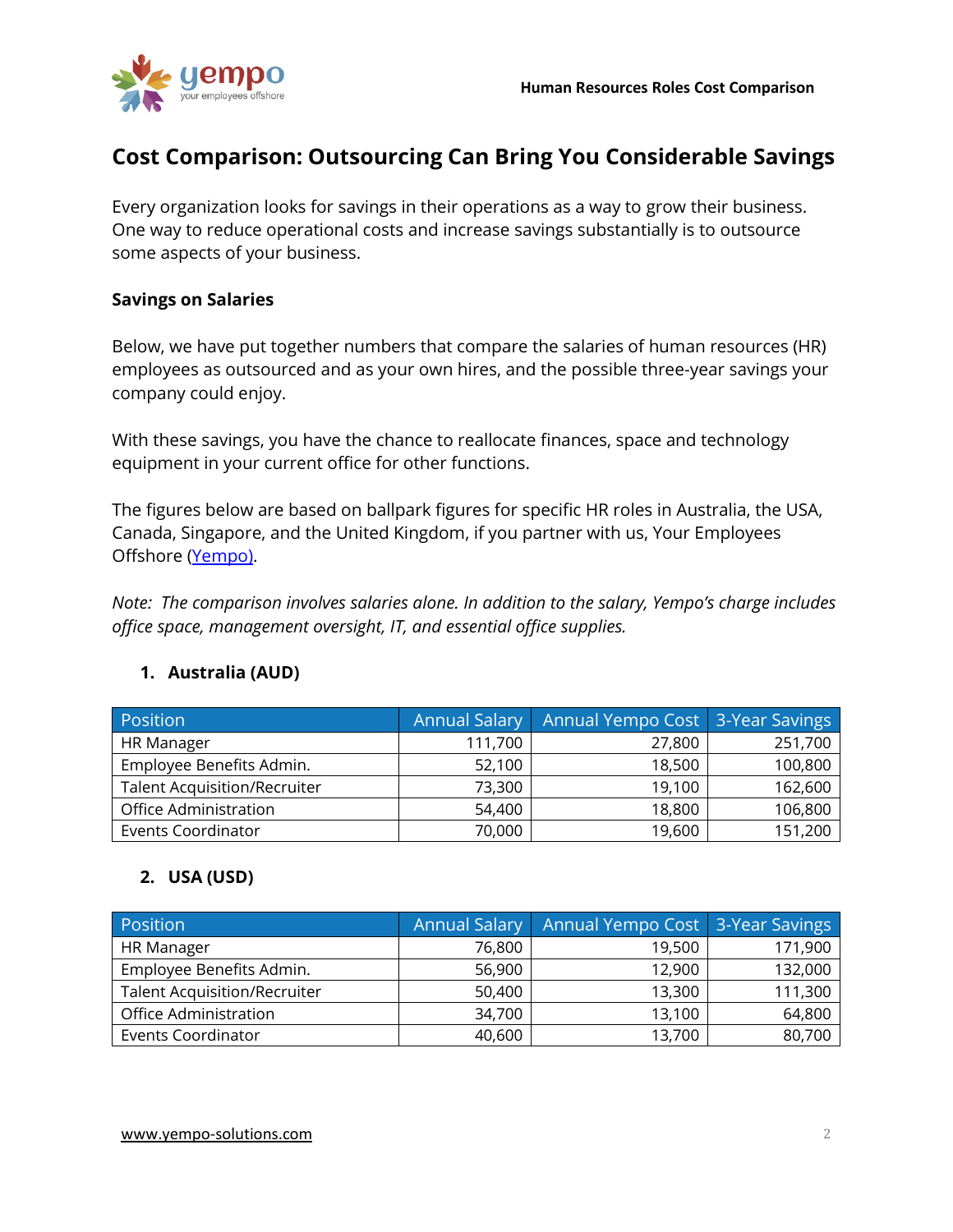

## **3. Canada (CAD)**

| Position                            | <b>Annual Salary</b> | Annual Yempo Cost   3-Year Savings |         |
|-------------------------------------|----------------------|------------------------------------|---------|
| <b>HR Manager</b>                   | 76,200               | 25,800                             | 151,200 |
| Employee Benefits Admin.            | 51,700               | 17,000                             | 104,100 |
| <b>Talent Acquisition/Recruiter</b> | 40,000               | 17,500                             | 67,500  |
| Office Administration               | 44,400               | 17,200                             | 81,600  |
| <b>Events Coordinator</b>           | 45,300               | 18,000                             | 81,900  |

## **4. Singapore (SGD)**

| Position                            | <b>Annual Salary</b> | Annual Yempo Cost 3-Year Savings |         |
|-------------------------------------|----------------------|----------------------------------|---------|
| HR Manager                          | 71,100               | 27,200                           | 131,700 |
| Employee Benefits Admin.            | 30,200               | 18,200                           | 36,000  |
| <b>Talent Acquisition/Recruiter</b> | 29,400               | 18,900                           | 31,500  |
| <b>Office Administration</b>        | 22,700               | 18,500                           | 12,600  |
| <b>Events Coordinator</b>           | 27,700               | 19,300                           | 25,200  |

## **5. United Kingdom (GBP)**

| Position                            | <b>Annual Salary</b> | Annual Yempo Cost   3-Year Savings |        |
|-------------------------------------|----------------------|------------------------------------|--------|
| <b>HR Manager</b>                   | 40,800               | 14,400                             | 79,200 |
| Employee Benefits Admin.            | 25,000               | 9,300                              | 47,100 |
| <b>Talent Acquisition/Recruiter</b> | 33,500               | 9,600                              | 71,700 |
| <b>Office Administration</b>        | 18,900               | 9,400                              | 28,500 |
| <b>Events Coordinator</b>           | 22,100               | 9,900                              | 36,600 |

## **Other Cost Reduction Considerations**

Salaries and office space are not the only costs related to hiring employees. Often, the real cost of hiring is the overhead for each employee, which could include an additional 30% on top of the salary.

Outsourcing, however, removes these overheads from your costs:

- Recruitment
- Training
- Workspace and furniture
- Office supplies
- Technology, software and Internet expenses
- Employment taxes and benefits
- Management and administrative costs